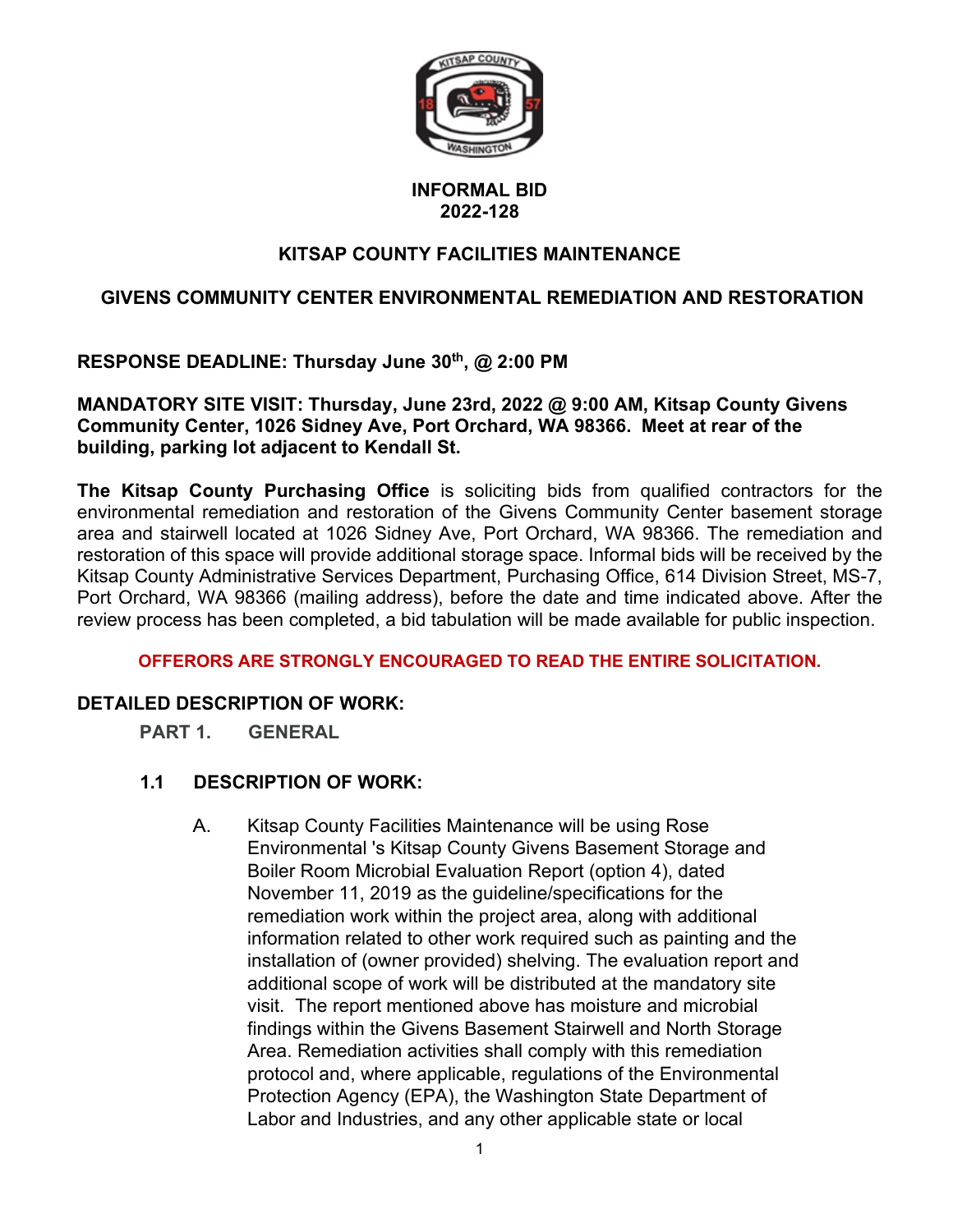regulations. Contractors performing work under this protocol are solely responsible for protection of health, safety, and the environment at the job site.

Scope of Work:

ACM VCT Abatement, Moldy Wallboard Removal, and Comprehensive Water-Damaged Building Material Removal, Restoration and Cleanup

- A. Abate 85 SF of ACM VCT at the Stairwell.
- B. Remove and remediate 10 SF of moldy GWB at Storage Room west wall.
- C. Remove 600 SF of water-damaged pressed-wood flooring within 15 feet of the Storage Room west wall.
- D. Remove and clean 50 SF of water-damaged debris in the Stairwell, including the Mid-Landing and Lower Landing Ceilings.
- E. Clean 200 SF of water-damaged ceiling and wall plaster at Storage Room west wall.
- F. Remove all movable shelving from Storage Room and remove 2500 SF of pressed-wood flooring and 500 SF of water-damaged wall plaster at Storage Room NE corner.
- G. Restore all surfaces back to original condition.
- H. Paint, resurface, and/or seal all wall and floor area.
- I. Reinstall shelving as directed by the County staff.

**BIDS MUST BE** submitted separately. The bid number, the date and time of the response deadline, and the name and address of the respondent shall be clearly shown on the outside of the envelope. **Two (2) copies of the proposal must be provided as well as an electronic copy**.

|   | Please submit by mail to: | <b>OR</b> |
|---|---------------------------|-----------|
| . |                           |           |

Port Orchard, WA 98366 619 Division Street

## **Hand deliver to:**

MAILING ADDRESS PHYSICAL ADDRESS Glen McNeill, Procurement Sup. Glen McNeill, Procurement Sup. Kitsap County Purchasing Office Kitsap County Administration Building 614 Division Street, MS-7 Purchasing Office – Fourth Floor Port Orchard, WA 98366

Proposal/purchasing process questions may be directed to Glen McNeill at 360-337-4789 or [Purchasing@co.kitsap.wa.us](mailto:vmartin@purchasing.com) Monday-Friday, 8:00am to 4:30 pm, excluding holidays.

## **Notice to Bidders:**

Workers of all contractors, subcontractors, and lower tier subcontractors on all County public work projects, as the term public works is defined by RCW 39.040.010, shall be paid the "prevailing rate of wage" including "usual benefits" in kind and not by a cash payment in lieu of such usual benefits, as those terms are defined by Chapter 39.12 RCW.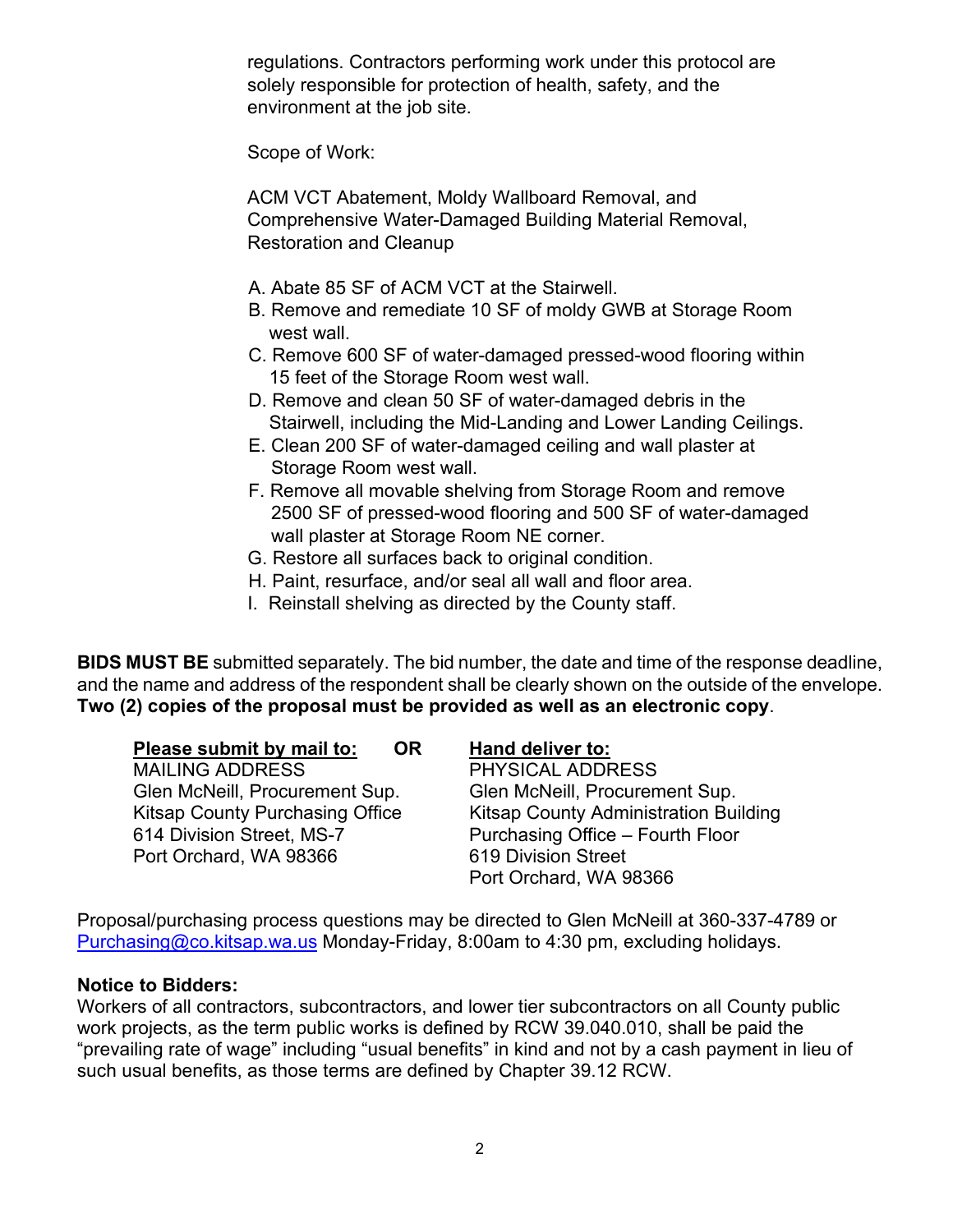The successful contractor is responsible for obtaining and completing all required government forms and permits and submitting them to the proper authorities. Proposers must be a licensed contractor and must submit a photocopy of their valid Washington State Contractor's Registration and a copy of their Certificate of Liability Insurance.

All work shall be in accordance with plans, specifications, and contract documents and administered by the Kitsap County Project Manager or their designee. Contractors for this work project must comply with all applicable government and local agency requirements, including the Davis Bacon Act or Washington State Prevailing Wage Laws, whichever is higher.

## **To Submit with Bid**

The contractor is required to submit the following:

- County Bid Proposal Bid Sheet
- Identification of Subcontractors Sheet
- Signed acknowledgment of receipt of all addenda
- Certificate of Liability Insurance
- Certificate of Contractor's Registration
- Certification of Compliance with Wage Payment Statutes

Questions regarding the bid process may be directed to Glen McNeill, at 360-337-4789 [purchasing@co.kitsap.wa.us,](mailto:purchasing@co.kitsap.wa.us) Monday – Friday, 8:00 AM to 4:30 PM.

Prospective bidders are hereby notified that they are solely responsible for ensuring timely delivery of their bid to the Kitsap County Purchasing Office on or before the bid opening date and time.

Bid proposals shall be completely sealed in an envelope, properly addressed as stated above, with the name and address of the bidder and the name of the project plainly written on the outside of the envelope.

The Kitsap County Purchasing Office reserves the right to reject any or all responses for good cause, to waive any informality in any response and to delete certain items listed in the informal bid as set herein

**Bids received after 2:00 PM, June 30th\_will not be considered.**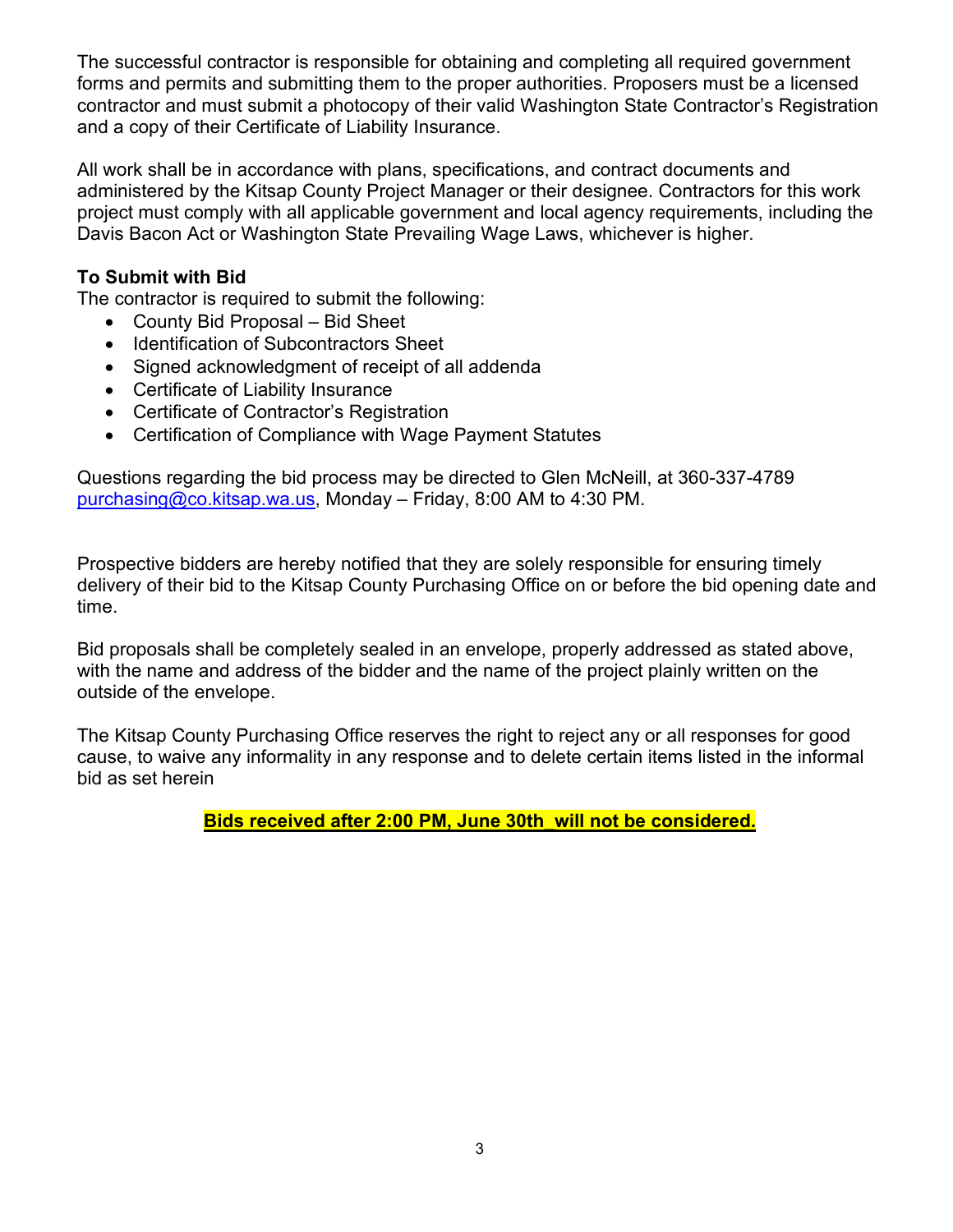#### **INFORMAL BID 2022–128 Kitsap County Givens Community Center Environmental Remediation and Restoration**

## **BID SHEET**

**The undersigned Contractor proposes** to complete environmental remediation and restoration of the Givens Community Center basement storage and stairwell located at 1026 Sidney Ave, Port Orchard, WA 98366 in accordance with the detailed project description provided above.

| <b>Material and Labor</b> |  |
|---------------------------|--|
| Cost: Sales Tax (9.2%):   |  |
| <b>Total Cost:</b>        |  |

This proposal is made in accordance with the published description of work and warrants, receipt of which is hereby acknowledged, and is offered in accordance with Bid authority by the Kitsap County Purchasing Office.

| <b>BIDDER</b>       |                           |  |
|---------------------|---------------------------|--|
|                     | <b>Print company name</b> |  |
| <b>SIGNATURE</b>    |                           |  |
| <b>PRINTED NAME</b> | <b>Date</b>               |  |
| <b>TITLE</b>        |                           |  |
| <b>ADDRESS</b>      |                           |  |
| Tax ID#             |                           |  |
| <b>PHONE</b>        | <b>EMAIL</b>              |  |

# **ADDENDA RECEIPT**

Receipt of the following addenda to the subject solicitation documents is hereby acknowledged:

| Addendum<br><b>Number</b> | Date of Receipt<br>of Addendum | Signed Acknowledgement |
|---------------------------|--------------------------------|------------------------|
|                           |                                |                        |
|                           |                                |                        |
|                           |                                |                        |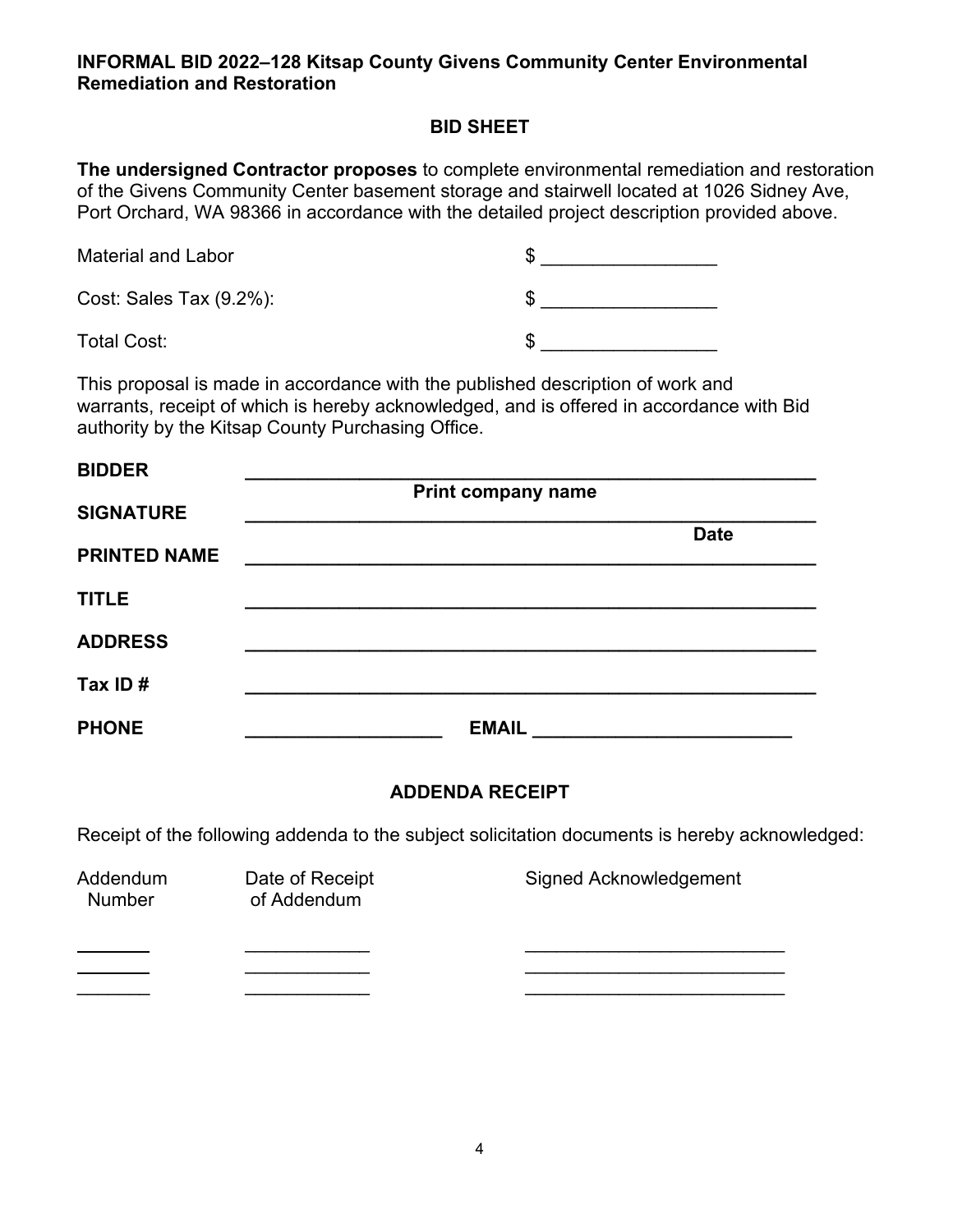

#### **2021-136 IDENTIFICATION OF SUBCONTRACTORS**

**Purchasing Department** 619 Division St., MS-7 Port Orchard, WA 98366 Phone: (360) 337-4789 Purchasing@co.kitsap.wa.us

BIDDER'S NAME:

BIDDERS: Provide the following information for all proposed subcontractors that may provide goods and/or services on behalf of the Bidder under this solicitation. Additional pages may be attached if necessary

Full Legal Name:

Address:

Contact Person:

Telephone No. and Email Address:

Service(s)/items Solicited:

Full Legal Name:

Address:

Contact Person:

Telephone No. and Email Address:

Service(s)/items Solicited:

Full Legal Name:

Address:

Contact Person:

Telephone No. and Email Address:

Service(s)/items Solicited: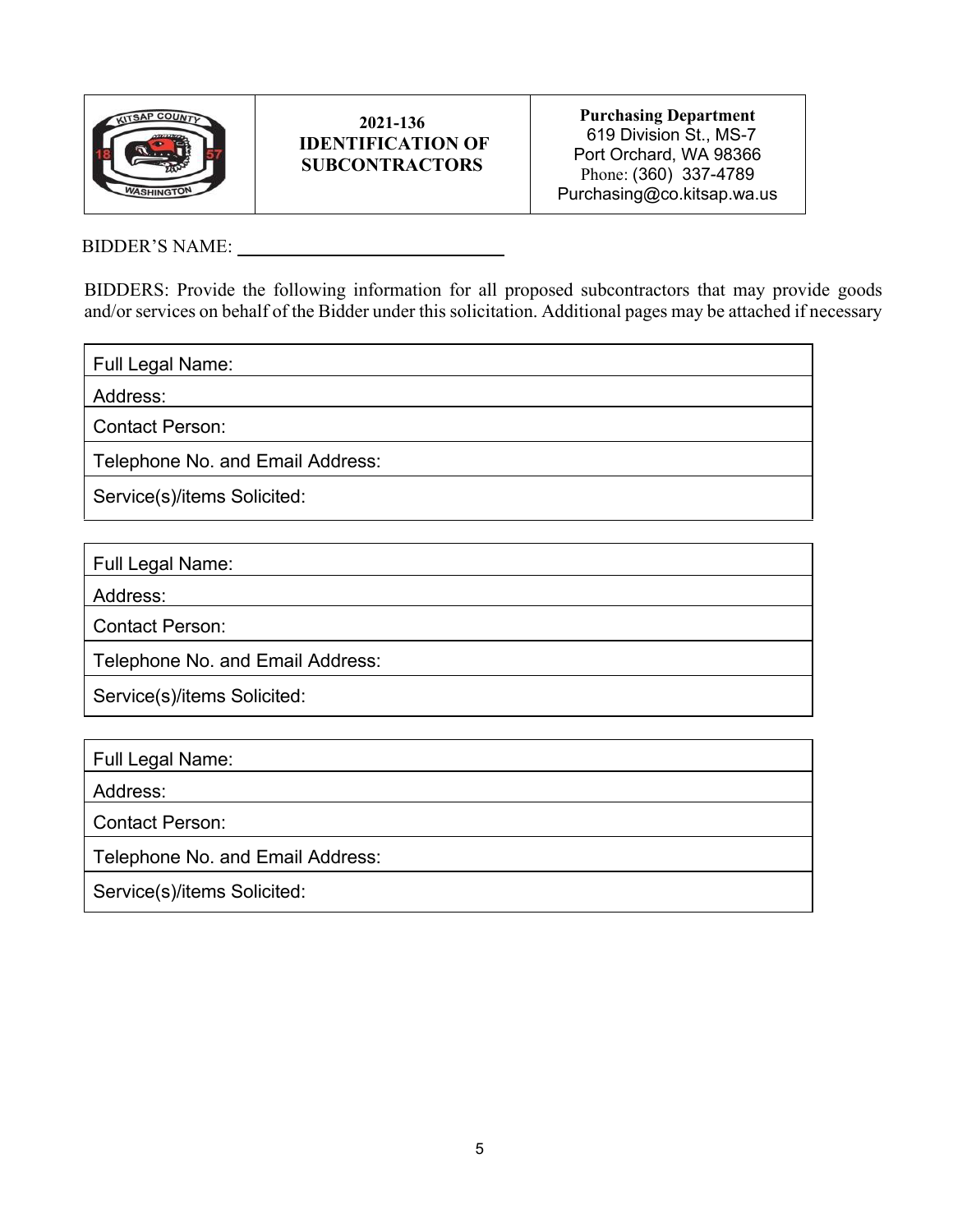

# Certification of Compliance with Wage Payment Statutes

The bidder hereby certifies that, within the three-year period immediately preceding the bid solicitation date, June 9, 2022, the bidder is not a "willful" violator, as defined in RCW 49.48.082, of any provision of chapters 49.46, 49.48, or 49.52 RCW, as determined by a final and binding citation and notice of assessment issued by the Department of Labor and Industries or through a civil judgment entered by a court of limited or general jurisdiction.

I certify under penalty of perjury under the laws of the State of Washington that the foregoing is true and correct.

 Bidder's Business Name

Signature of Authorized Official\*

Printed Name

Title

Date City Communications of the Communication

*Check One:*

Sole Proprietorship ☐Partnership ☐ Joint Venture ☐ Corporation ☐ State of Incorporation, or if not a corporation, State where business entity was formed:

If a co-partnership, give firm name under which business is transacted:

*<sup>\*</sup> If a corporation, proposal must be executed in the corporate name by the president or vice-president (or any other corporate officer accompanied by evidence of authority to sign). If a co-partnership, proposal must be executed by a partner.*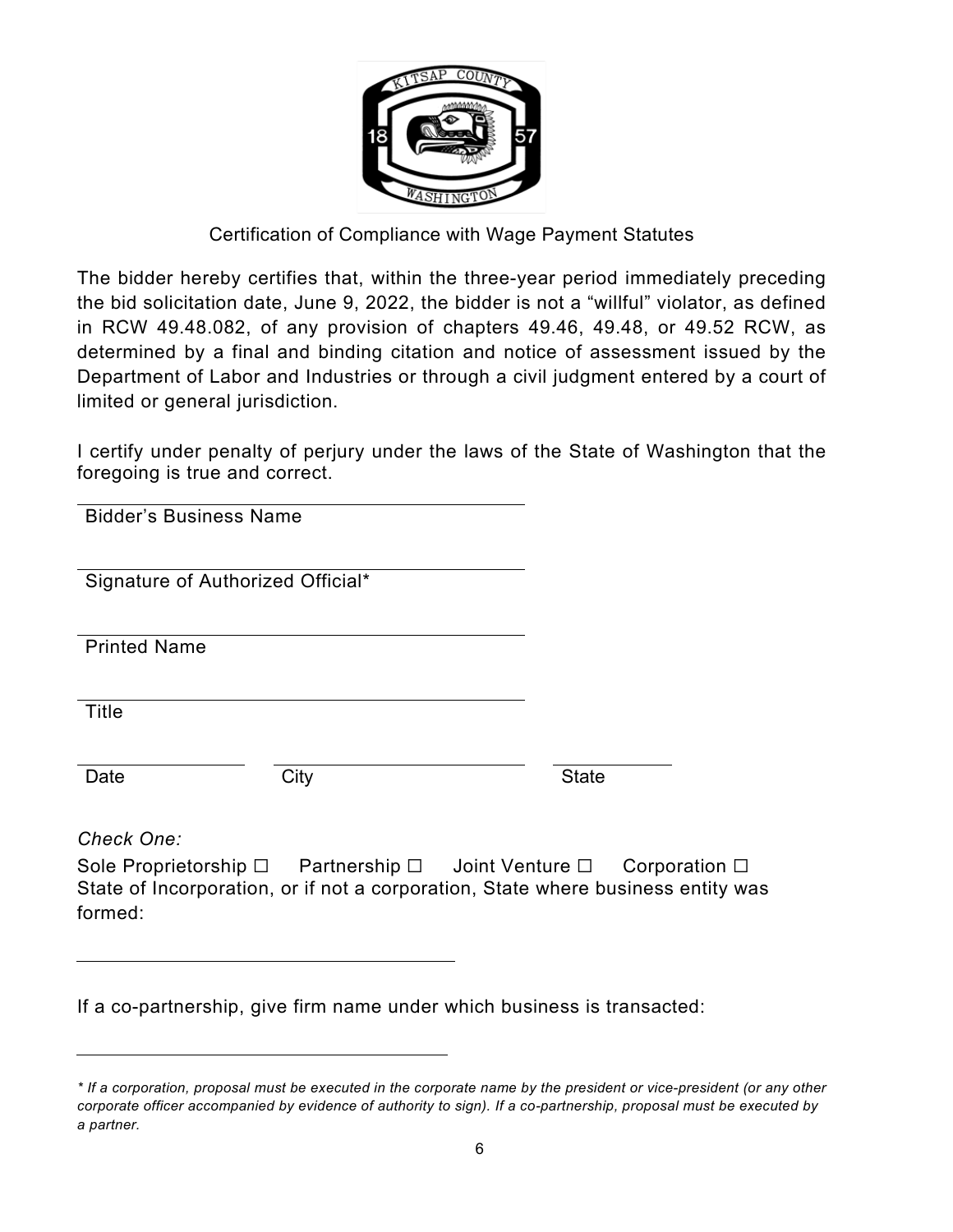## **SAMPLE**

#### **CONTRACT NO. \_\_\_\_\_\_\_\_ SMALL WORKS ROSTER PUBLIC WORKS CONTRACT**

THIS CONTRACT is entered into in duplicate originals between Kitsap County, a Washington State political subdivision, having its principal offices at 614 Division Street, Port Orchard, Washington 98366, hereinafter called the "County," and \_\_\_\_\_\_\_ a \_\_\_\_\_\_\_ located at hereinafter called the "Contractor."

In consideration of the mutual benefits and covenants contained herein, the parties agree as follows:

## **SECTION 1. DURATION OF CONTRACT**

The term of this Contract shall commence upon the effective date set forth below. The Contractor shall substantially complete all work required under this Contract within a period of working days from the Start Date stated in the written Notice to Proceed referenced in Section 7. Final completion and closeout of this Contract shall occur working days after timely substantial completion, except as provided in Section 6 below. Time is of the essence in the performance of this Contract.

## **SECTION 2. DESCRIPTION OF THE WORK**

- a. The Contractor shall do all work necessary to complete **in** accordance with the Scope of Work, attached hereto as Attachment "A" and made a part hereof by this reference.
- b. The Contractor shall do all work and furnish and pay for all materials, equipment, and labor in accordance with the attached Project Documents, including, but not limited to any drawings, specifications, and any addenda thereto, all terms and conditions in the Call for Proposals for Small Works and any Instructions to Proposals, and the Contractor's proposal. A list of documents considered to be Project Documents is attached hereto as Attachment "B," which Project Documents are made part hereof and incorporated by this reference. Further, the Contractor shall perform any alterations in or additions to the work covered by this Contract, and any extra work which may be ordered as provided for in this Contract if requested to do so by the County pursuant to Section 11.
- c. The Contractor, and any persons employed by the Contractor, shall use its best efforts to perform the services rendered under this Contract in a professional manner and in accordance with the usual and customary practice, professional care and standard industry practice required for services of the type described in this Contract.
- d. The Contractor shall complete its work required under this Contract in a timely manner and in accordance with the schedule agreed to by the parties.
- e. From time to time during the progress of the work hereunder, the Contractor shall confer with the County. The Contractor shall prepare and present status reports and other information that may be pertinent and necessary, or as may be requested by the County.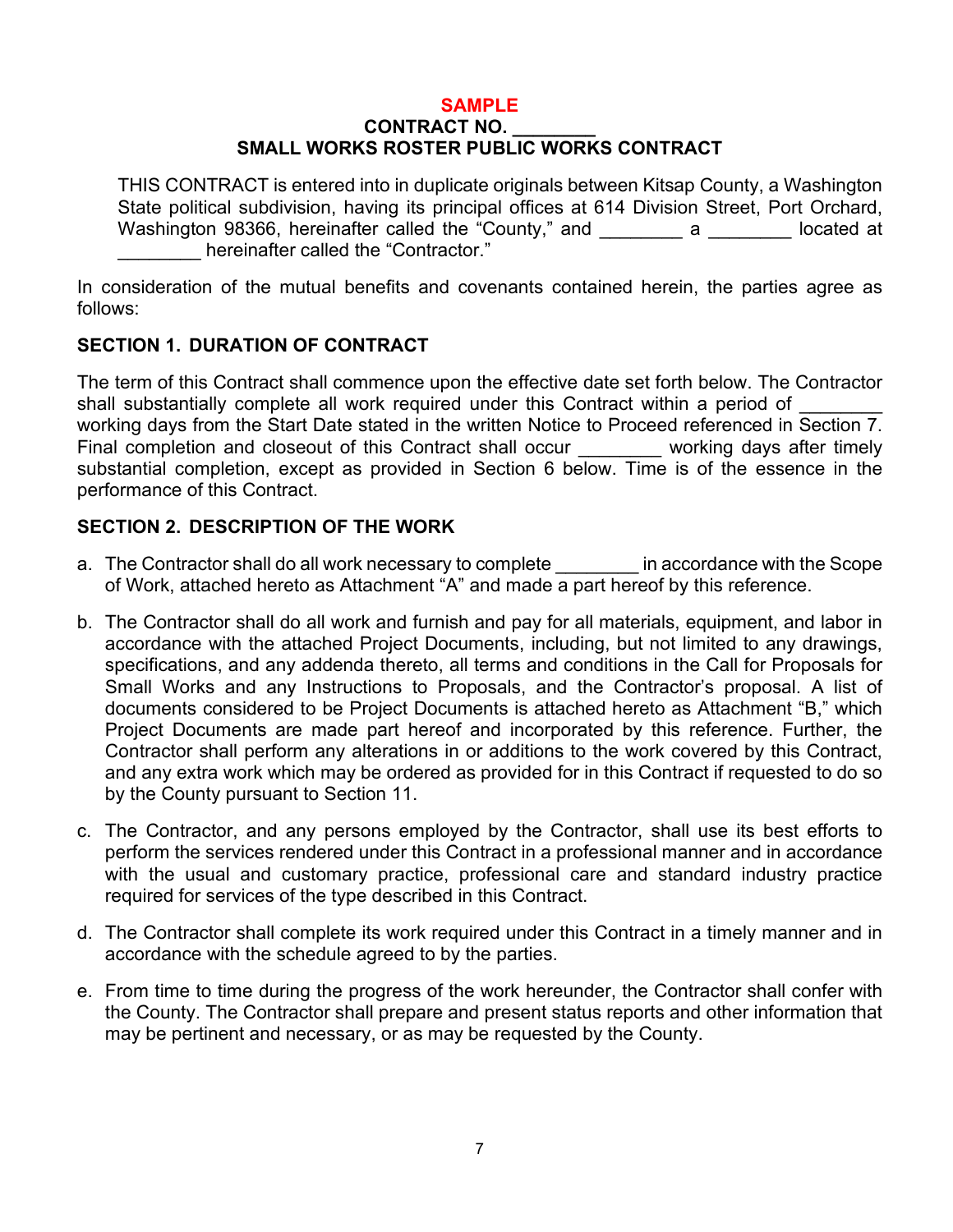## **SECTION 3. CONTRACT AMOUNT**

The County hereby agrees to pay the Contractor in the amount of \$\_\_\_\_\_\_\_\_, according to the Contractor's proposal (including accepted alternates), at the time and manner and upon the conditions provided for in this Contract.

## **SECTION 4. PREVAILING WAGE**

- a. Pursuant to RCW Chapter 39.12 and WAC 296-127, the Contractor shall pay not less than the prevailing rate of per diem wages to its employees and provide documentation to the County of its compliance with prevailing wage laws and regulations. A copy of such prevailing rates of per diem wages shall be posted by the Contractor at the work site.
- b. For contracts greater than \$2,500, a "Statement of Intent to Pay Prevailing Wages" (hereinafter "Statement of Intent") must be submitted to and approved by the State Department of Labor and Industries prior to beginning work by the Contractor. If the Contract is more than \$10,000, the Statement of Intent shall include the Contractor's registration number, the prevailing wage for each classification of workers, and an estimate of the number of workers in each classification. An 'Affidavit of Wages Paid' must be submitted to and approved by the State Department of Labor and Industries by the Contractor prior to release of the retained percentage. Copies of these documents shall be provided to the County prior to any payment being made to the Contractor. The fee for each of these documents shall be paid by the Contractor.
- c. For contracts \$2,500 or less, the Contractor may submit the Statement of Intent to the County directly without the approval by the Washington State Department of Labor & Industries. Upon final acceptance of the work, the Contractor shall submit an "Affidavit of Wages Paid" to the County. Once it is received, the County may pay the Contractor in full including those funds the County would otherwise retain under RCW Chapter 60.28.

## **SECTION 5. PAYMENT**

- a. At monthly intervals, unless determined otherwise by the County, the Contractor shall submit to the County an invoice or billing statement. Within thirty (30) calendar days of receiving an invoice or billing statement, the County shall pay ninety-five (95) percent of the invoice if such invoice or statement is acceptable to the County. Five (5) percent of the invoice or statement amount shall be retained in accordance with RCW Chapter 60-28. No invoice or billing statement will be paid until all schedules for the previous month have been met and other documentation required by the Project Documents have been submitted. If the Contractor has signed a letter of acceptance of fifty (50) percent payment in lieu of Performance and Payment Bond, each and every progress payment will be reduced accordingly by fifty (50) percent.
- b. In the event the Contractor has failed to perform any substantial obligation to be performed by the Contractor under this Contract and such failure has not been cured within ten (10) working days following notice from the County, then, in its sole discretion and upon written notice to the Contractor, the County may withhold any and all monies due and payable to the Contractor without penalty until such failure to perform is cured or otherwise adjudicated.
- c. Unless otherwise provided for in this Contract or any of the Project Documents, the Contractor will not be paid for any billings or invoices presented for payment prior to the execution of this Contract and the Notice to Proceed or for work performed after the Contract's termination.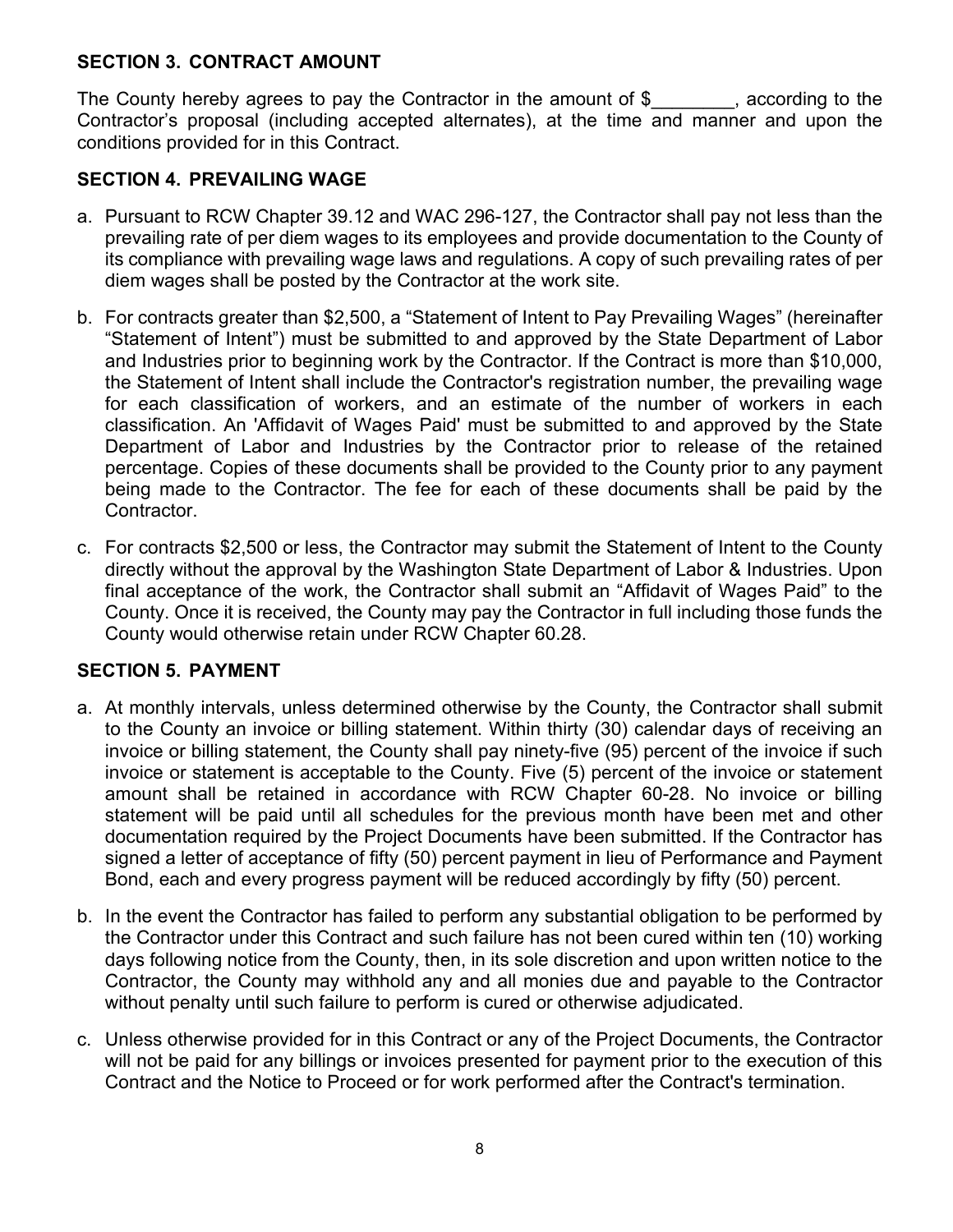d. No payment shall be made for any work performed by the Contractor, except for work identified and set forth in this Contract or the Project Documents.

## **SECTION 6. PERFORMANCE AND PAYMENT BOND AND RETAINED PERCENTAGE**

a. Pursuant to RCW Chapter 39.08, the Contractor shall make, execute, and deliver to the County a performance and payment bond for the contract amount of  $\$\$ . This bond shall also cover any and all approved change orders. The bond must be submitted within ten (10) days after notice of the award, exclusive of the day of notice. If the bidder to whom the contract is awarded fails to enter into the contract and provide the performance bond as required, the amount of the bid deposit will be forfeited to the county and the contract awarded to the next lowest and best bidder.

For contracts of \$25,000 or less (including WSST), at the option of the Contractor, prior to the commencement of work, the Contractor may request in writing that, in lieu of the performance and payment bond, the County retain fifty (50) percent of the contract amount for a period of thirty calendar days after the date of final acceptance, or until receipt of all necessary releases from the Department of Labor and Industries and Department of Revenue and settlement of any liens filed under RCW Chapter 60.28, whichever is later.

- **b.** In accordance with RCW Chapter 60.28, the County shall release any retained percentage withheld in the manner set forth in Section 5a., if after sixty (60) calendar days of final completion and acceptance of all contract work, no liens or claims are filed against the project, and after receipt of the Department of Revenue's Certificate designating taxes due or to become due are discharged and receipt by the County of an "Affidavit of Wages Paid." For contracts \$2,500 or less, the County may release the retained percentage prior to the expiration of the sixty-day waiting period if the Contractor has completed all work and provided the County with an "Affidavit of Wages Paid" as provided in Section 4.c. herein**.**
- c. Neither the County nor the County's Representative shall have an obligation to pay or ensure the payment of money to any subcontractor except as may otherwise be required by law.

# **SECTION 7. NOTICE TO PROCEED**

The County shall issue a Notice to Proceed after the execution of the Contract and receipt of all necessary required documents, including, where applicable, Performance and Payment Bond (or 50% letter if contract amount, including WSST, is \$25,000 or less), a copy of insurance policies and/or any and all Certificates of Insurance and Additional Insured Endorsements. The Notice to Proceed shall provide the Start Date.

#### **SECTION 8. CONTRACT REPRESENTATIVES**

Each party to this Contract shall have a Contract Representative. Each party may change its representative upon providing written notice to the other party. The parties' Contract Representatives are as follows:

County's Contract Representative Name: Title: Address: Phone: Email: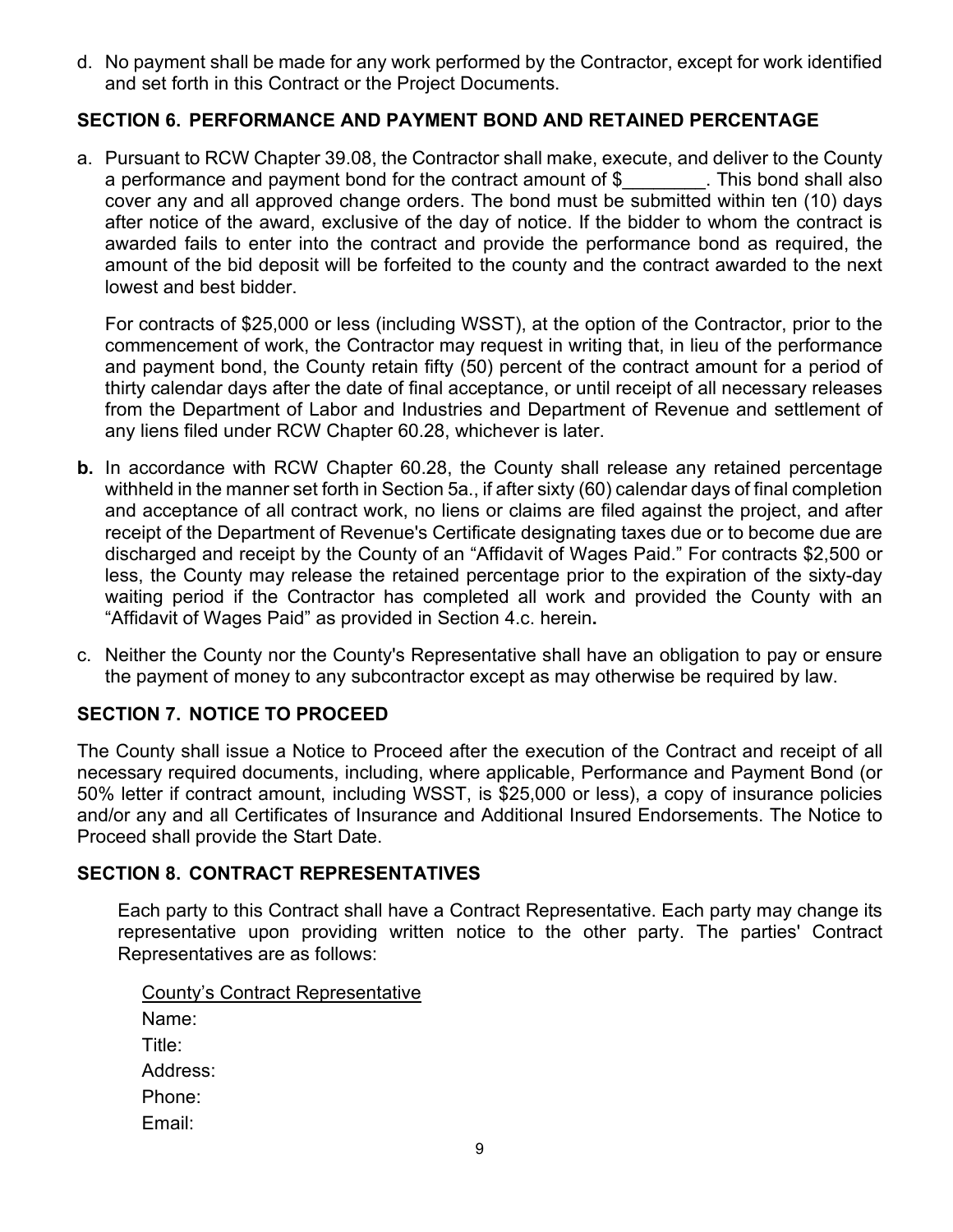Contractor's Contract Representative Name: Title: Address: Phone: Email:

All instructions, modifications, and changes to the Contract shall be conveyed to the Contractor through the Contract Representative. Any work executed upon the direction of any person or entity other than the Contract Representative may be considered defective and will be performed without reimbursement for said work to the Contractor. The Contract Representative shall have the authority to reject any and all nonconforming or defective work under the Project Documents.

#### **SECTION 9. HOLD HARMLESS AND INDEMNIFICATION**

- a. The Contractor shall hold harmless, indemnify and defend the County, its officers, officials, employees and agents, from and against any and all claims, actions, suits, liability, loss, expenses, damages, and judgments of any nature whatsoever, including, but not limited to, reasonable costs and attorneys' fees in defense thereof, for injury, sickness, disability or death to persons or damage to property or business, caused by or arising out of the performance of the work rendered under this contract by the Contractor, its employees, agents, or subcontractors or anyone for whose acts any of them may be liable; provided, however, that the Contractor's obligation hereunder shall not extend to injury, sickness, death or damage caused by or arising out of the sole negligence of the County, its officers, officials, employees or agents; and provided further, that in the event of the concurrent negligence of the parties, the Contractor's obligations hereunder shall apply only to the percentage of fault attributable to the Contractor, its employees, agents, or subcontractors.
- b. In any and all claims against the County, its officers, officials, employees and agents by any employee of the Contractor, subcontractor, anyone directly or indirectly employed by any of them, or anyone for whose acts any of them may be liable, the indemnification obligation under this Section shall not be limited in any way by any limitation on the amount or type of damages, compensation, or benefits payable by or for the Contractor or subcontractor under Worker's Compensation acts, disability benefit acts, or other employee benefit acts, it being clearly agreed and understood by the parties hereto that the Contractor expressly waives any immunity the Contractor might have had under such laws. By executing the Contract, the Contractor acknowledges that the foregoing waiver has been mutually negotiated by the parties and that the provisions of this Section shall be incorporated, as relevant, into any contract the Contractor makes with any subcontractor or agent performing work hereunder.
- c. The Contractor's obligations hereunder shall include, but are not limited to, investigating, adjusting and defending all claims alleging loss from action, error or omission, or breach of any common law, statutory or other delegated duty by the Contractor, the Contractor's employees, agents or subcontractors.

#### **SECTION 10. INSURANCE**

a. Workers' Compensation and Employer's Liability. The Contractor shall maintain workers' compensation insurance as required by Title 51 RCW (Industrial Insurance) and shall provide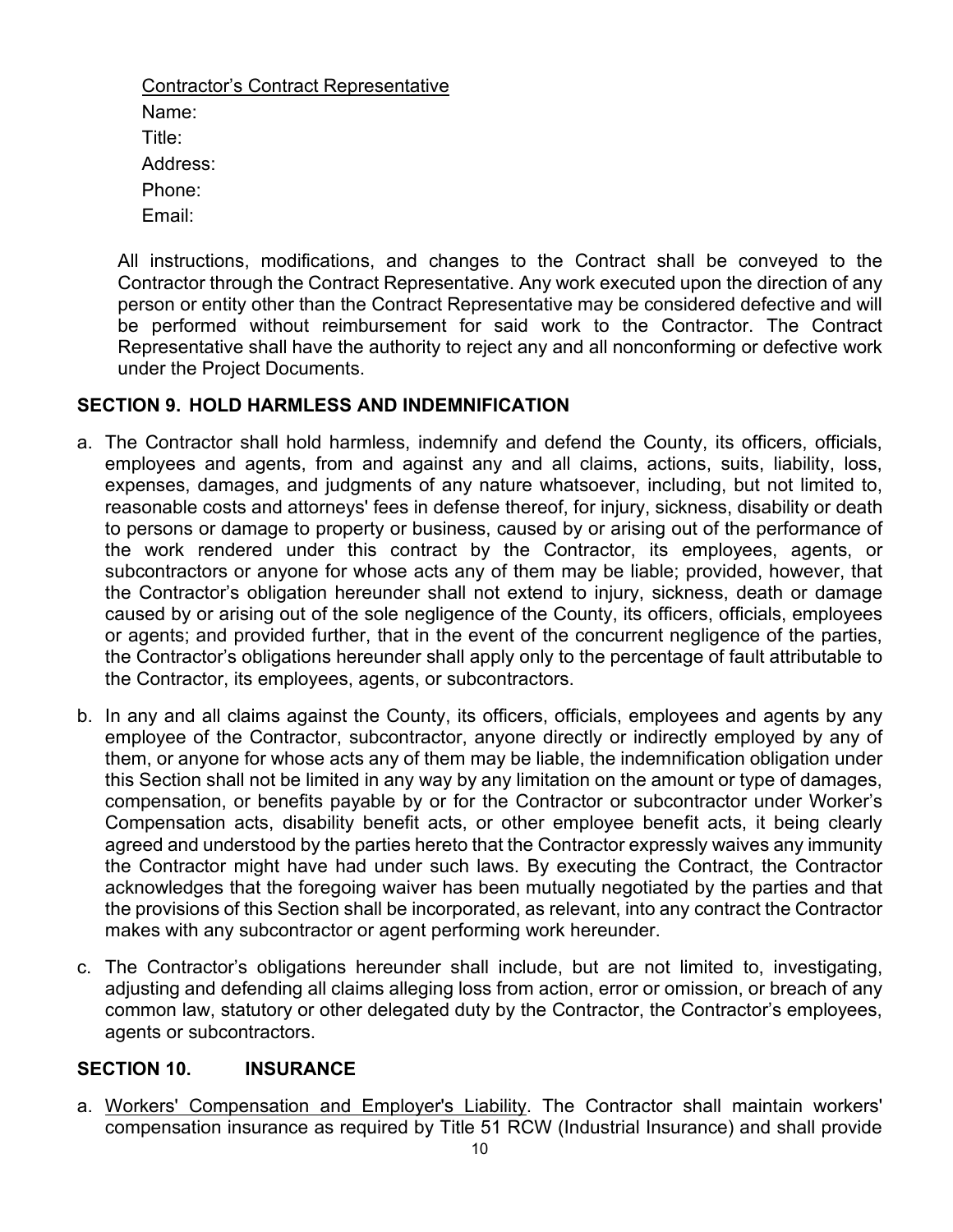evidence of coverage to the Kitsap County Risk Management Division. If the Contract is over \$50,000, then the Contractor shall also maintain employer liability coverage with a limit of not less than \$1,000,000.

b. Commercial General Liability("CGL"). The Contractor shall maintain Commercial General Liability coverage for bodily injury, personal injury, and property damage, subject to limits of not less than \$1,000,000 per loss. The general aggregate limit shall apply separately to this Contract and shall be not less than \$2,000,000.

The Contractor will provide Commercial General Liability coverage which does not exclude any activity to be performed in fulfillment of this Contract. Specialized forms specific to the industry of the Contractor will be deemed equivalent, provided coverage is no more restrictive than would be provided under a standard Commercial General Liability policy, including contractual liability coverage.

- c. Automobile Liability: *(Check one of the following options)*:
	- □ Contractor shall maintain personal automobile insurance on all vehicles used for Contract purposes as required by law.
	- ☐ Not less than \$1,000,000 per occurrence and \$2,000,000 annual aggregate. Coverage shall include liability for any and all owned, hired, and non-owned vehicles. Coverage may be satisfied with an endorsement to the CGL policy.
	- ☐ Not less than \$100,000 per occurrence and \$300,000 annual aggregate. If a personal automobile liability policy is used to meet this requirement, it must include a business rider and cover each vehicle to be used in the performance of the Contract. If the Contractor will use non-owned vehicles in performance of the Contact, the coverage shall include owned, hired, and non-owned automobiles.
- d. Other Insurance Provisions:
	- (1) The Contractor's liability insurance provisions shall be primary with respect to any insurance or self-insurance programs covering the County, its elected and appointed officers, officials, employees and agents.
	- (2) If applicable, the Contractor's Commercial General Liability insurance and Automobile Liability insurance shall include the County, its officers, officials, employees and agents with respect to performance of work under this Contract.
	- (3) If applicable, the Contractor's Commercial General Liability insurance and Automobile Liability insurance shall contain no special limitations on the scope of protection afforded to the County as an additional insured.
	- (4) Any failure to comply with reporting provisions of the policies shall not affect coverage provided to the County, its officers, officials, employees, or agents.
	- (5) The Contractor's insurance shall apply separately to each insured against whom a claim is made or suit is brought, except with respect to the limits of the insurer's liability.
	- (6) The Contractor shall include all subcontractors as insureds under its policies or shall furnish separate certificates and endorsements for each subcontractor. All coverage for subcontractors shall be subject to all of the requirements stated herein.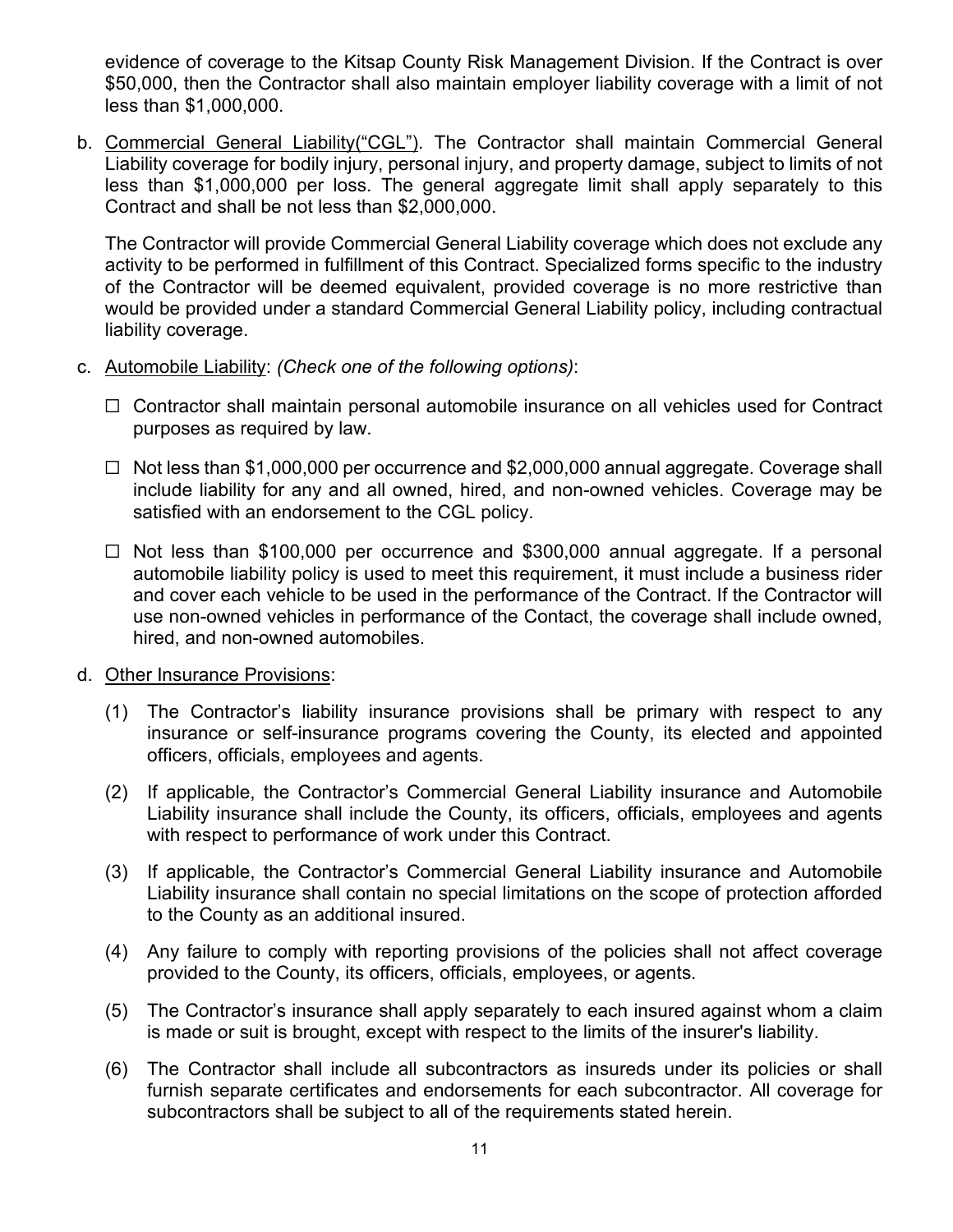- (7) The insurance limits mandated for any insurance coverage required by this Contract are not intended to be an indication of exposure nor are they limitations on indemnification.
- (8) The Contractor shall maintain all required policies in force from the time work commences until work is completed. Certificates, policies, and endorsements expiring before completion of services shall be promptly replaced.
- e. Verification of Coverage and Acceptability of Insurers: The Contractor shall place insurance with insurers licensed to do business in the State of Washington and having A.M. Best Company ratings of no less than A-VII with the exception that excess and umbrella coverage used to meet the requirements for limits of liability or gaps in coverage need not be placed with insurers or re-insurers licensed in the State of Washington.
	- (1) The Contractor shall furnish the County with properly executed certificates of insurance or a signed policy endorsement which shall clearly evidence all insurance required in this section within ten (10) calendar days after the effective date of the contract. The certificate will, at a minimum, list limits of liability and coverage. The certificate will provide that the underlying insurance contract will not be canceled, allowed to expire, on thirty (30) calendar days prior written notice to the County. Any certificate or endorsement limiting or negating the insurer's obligation to notify the County of cancellation or changes shall be altered so as not to negate the intent of this provision.
	- (2) The Contractor shall furnish the County with evidence that the additional insured provision required above has been met. Acceptable forms of evidence are the endorsement pages of the policy showing the County as an additional insured.
	- (3) Certificates of Insurance shall show the Certificate Holder as Kitsap County and include c/o of the Office or Department issuing the Contract. The address of the Certificate Holder shall be shown as the current address of the Office or Department.
	- (4) The Contractor shall request the Washington State Department of Labor and Industries, Workers Compensation Representative, send written verification to Kitsap County that Contractor is currently paying Workers Compensation.
	- (5) Written notice of cancellation or change shall be mailed to the County at the following address: Risk Management Division, Kitsap County Department of Administrative Services, 614 Division Street, MS-7, Port Orchard, WA 98366.
	- (6) The Contractor or its broker shall provide a copy of any and all insurance policies specified in this Contract upon request of the Kitsap County Risk Manager.

## **SECTION 11. CHANGES IN WORK**

a. The County may, at any time, without notice to the Contractor's surety, order additions, deletions, revisions, or other changes in the work. The Contractor agrees to fully perform any such changes in the work. The Contractor shall proceed with the work upon receiving a written change order approved by the County, or an oral order from the County before actually receiving the written change order. All such changes in the work shall be incorporated into the Contract documents through the execution of change orders. If any change hereunder causes an increase or decrease in the Contractor's cost of, or time required for, the performance or any part of the work under this Contract, an equitable adjustment will be made, and the Contract modified in writing accordingly. Change Orders shall not be used to materially after the Scope of Work.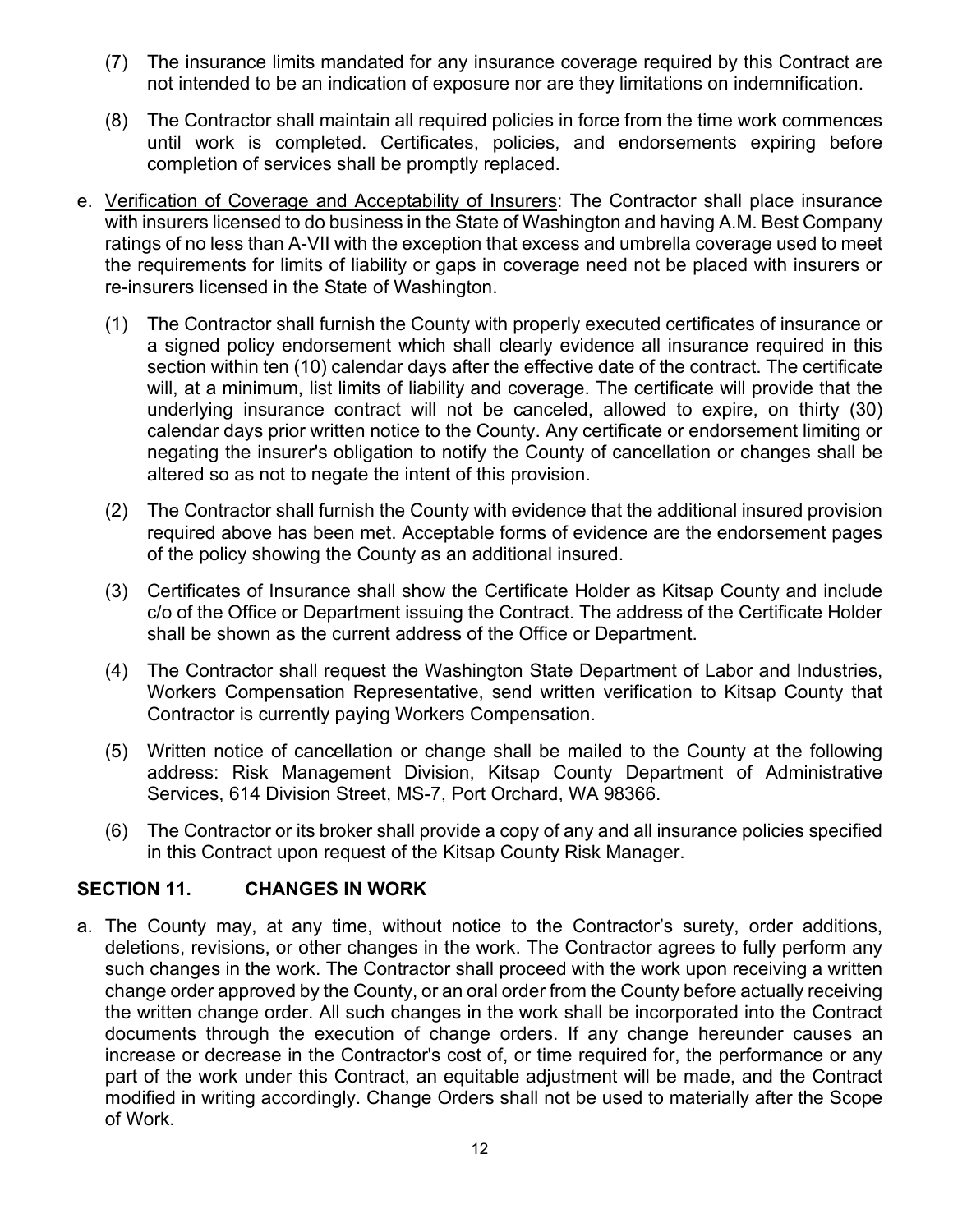- b. If the Contractor intends to assert a claim for an equitable adjustment hereunder, it shall within ten (10) days after receipt of a written change order from the County, submit to the County a written statement setting forth the general nature and monetary extent of such claim. The Contractor shall supply such supporting documents and analysis for the claims as the County may require in order to determine if the claims and costs have merit. No claim by the Contractor for an equitable adjustment hereunder will be allowed if asserted after final payment under this Contract.
- c. If the County and the Contractor are unable to reach agreement on the terms of any change to the work, the Contractor shall pursue resolution of the disagreement pursuant to Section 18.

# **SECTION 12. TERMINATION**

- a. The County may terminate this Contract in whole or in part whenever the County determines, in its sole discretion, that such termination is in the best interests of the County. The County may terminate this Contract upon giving ten (10) calendar days written notice by Certified Mail to the Contractor. In that event, the County shall pay the Contractor for all cost incurred by the Contractor in performing the Contract up to the date of such notice. Payment shall be made in accordance with Sections 5 and 6 of this Contract.
- b. In the event that funding for this project is withdrawn, reduced or limited in any way after the effective date of this Contract, the County may summarily terminate this Contract notwithstanding any other termination provision of this Contract. Termination under this paragraph shall be effective upon the date specified in the written notice of termination sent by the County to the Contractor. After the effective date, no charges incurred under this Contract are allowable.
- c. Termination of this Contract shall not relieve the Contractor of any responsibilities under the Contract for work performed. Nor shall termination of the Contract relieve the Surety or Sureties of obligations under the Performance and Payment Bond or any Retainage Bond for work performed.
- d. If the Contractor breaches any of its obligations hereunder, and fails to cure the breach within ten (10) calendar days of written notice to do so by the County, the County may terminate this Contract, in which case the County shall pay the Contractor only for the costs of work performed and accepted by the County, in accordance with Sections 5 and 6 of this Contract. Upon such termination, the County, at its discretion, may obtain performance of the work elsewhere, and the Contractor shall bear all costs and expenses incurred by the County in completing the work and all damage sustained by the County by reason of the Contractor's breach.

## **SECTION 13. ASSIGNMENT, DELEGATION, AND SUBCONTRACTING**

- a. The Contractor shall perform the terms of the contract using only its bona fide employees or agents, and the obligations and duties of the Contractor under this Contract shall not be assigned, delegated, or subcontracted to any other person or firm without the prior express written consent of the County.
- b. The Contractor warrants that it has not paid nor has it agreed to pay any company, person, partnership, or firm, other than a bona fide employee working exclusively for Contractor, any fee, commission, percentage, brokerage fee, gift, or other consideration contingent upon or resulting from the award or making of this Contract.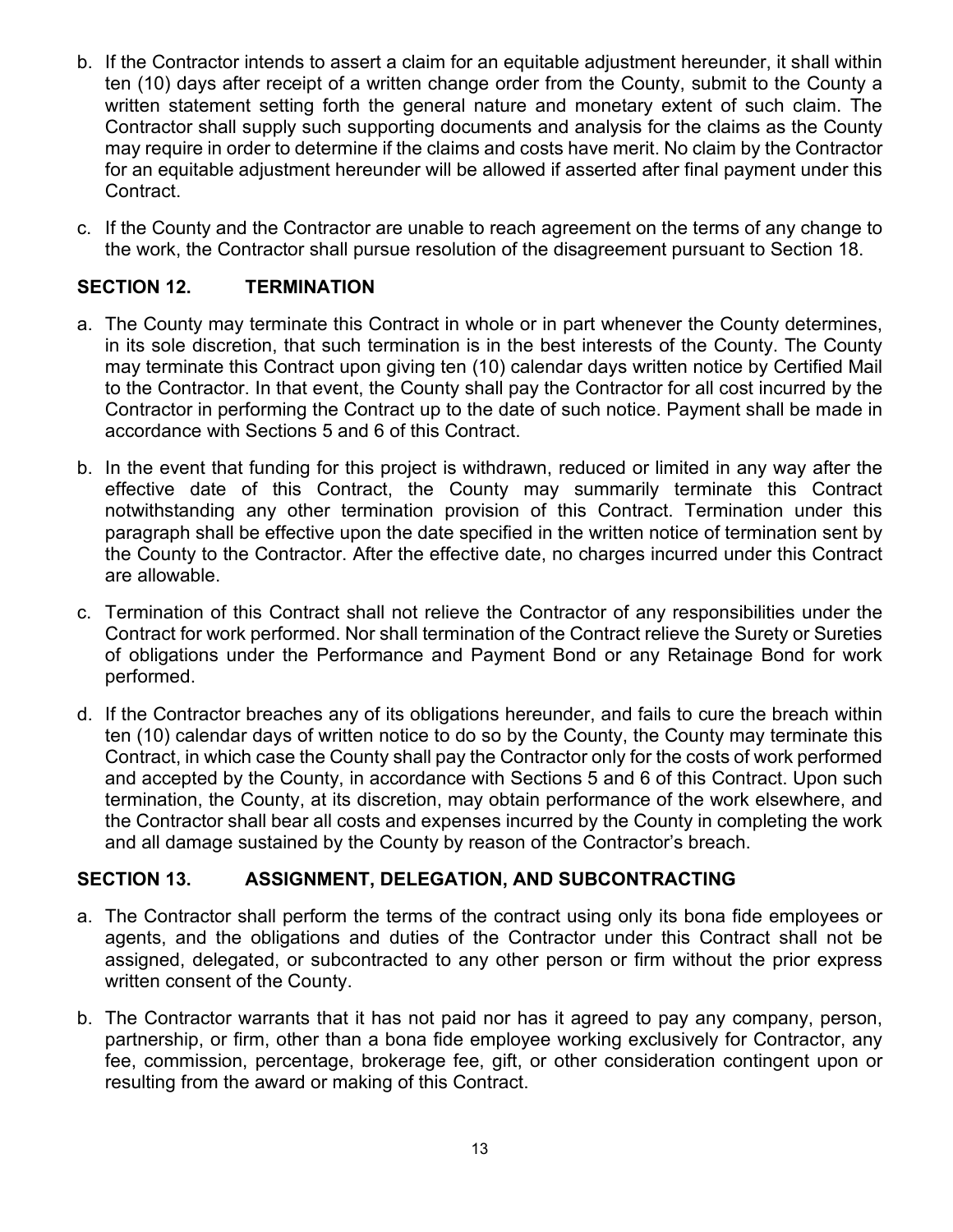# **SECTION 14. NON-WAIVER OF RIGHTS**

The parties agree that the excuse or forgiveness of performance, or waiver of any provision(s) of this Contract does not constitute a waiver of such provision(s) or future performance, or prejudice the right of the waiving party to enforce any of the provisions of this Contract at a later time.

# **SECTION 15. INDEPENDENT CONTRACTOR**

- a. The Contractor shall perform this Contract as an Independent Contractor and not as an agent, employee or servant of the County. The Contractor specifically has the right to direct and control Contractor's own activities in providing the agreed work in accordance with the specifications set out in this Contract and the Project Documents.
- b. The Contractor acknowledges that payment for work performed under this Contract does not include any County benefits, including, but not limited to: vacation pay, holiday pay, sick leave pay, medical, dental, or other insurance benefits, fringe benefits, or any other rights or privileges afforded to Kitsap County employees.
- c. The Contractor shall have and maintain complete responsibility and control over all of its subcontractors, employees, agents, and representatives. No subcontractor, employee, agent, or representative of the Contractor shall be or deem to be or act or purport to act as an employee, agent, or representative of the County, unless otherwise directed by the terms of this Contract.
- d. The Contractor shall pay for all taxes, fees, licenses, or payments required by Federal, State or local law which are now or may be enacted during the term of this Contract.
- e. The Contractor agrees to immediately remove any of its employees or agents from assignment to perform work under this Contract upon receipt of a written request to do so from the County's contract representative or designee.

## **SECTION 16. COMPLIANCE WITH LAWS**

The Contractor shall comply with all applicable federal, state and local laws, rules and regulations in performing this Contract.

## **SECTION 17. NONDISCRIMINATION**

The Contractor, its assignees, delegates, or subcontractors shall not discriminate against any person in the performance of any of its obligations hereunder on the basis of race, color, creed, religion, national origin, age, sex, marital status, veteran status or the presence of any disability.

## **SECTION 18. DISPUTES**

- a. Questions or claims regarding meaning and intent of this Contract or arising from this Contract, shall be referred by the Contractor in writing to the County's Contract representative or designee within ten (10) days of the date in which the Contractor knows or should know of the question or claim.
- b. In the event the Contractor disagrees with any determination or decision of the County's Contract Representative, the Contractor shall, within fifteen (15) days of the date of such determination or decision, appeal the determination or decision in writing to the Director of the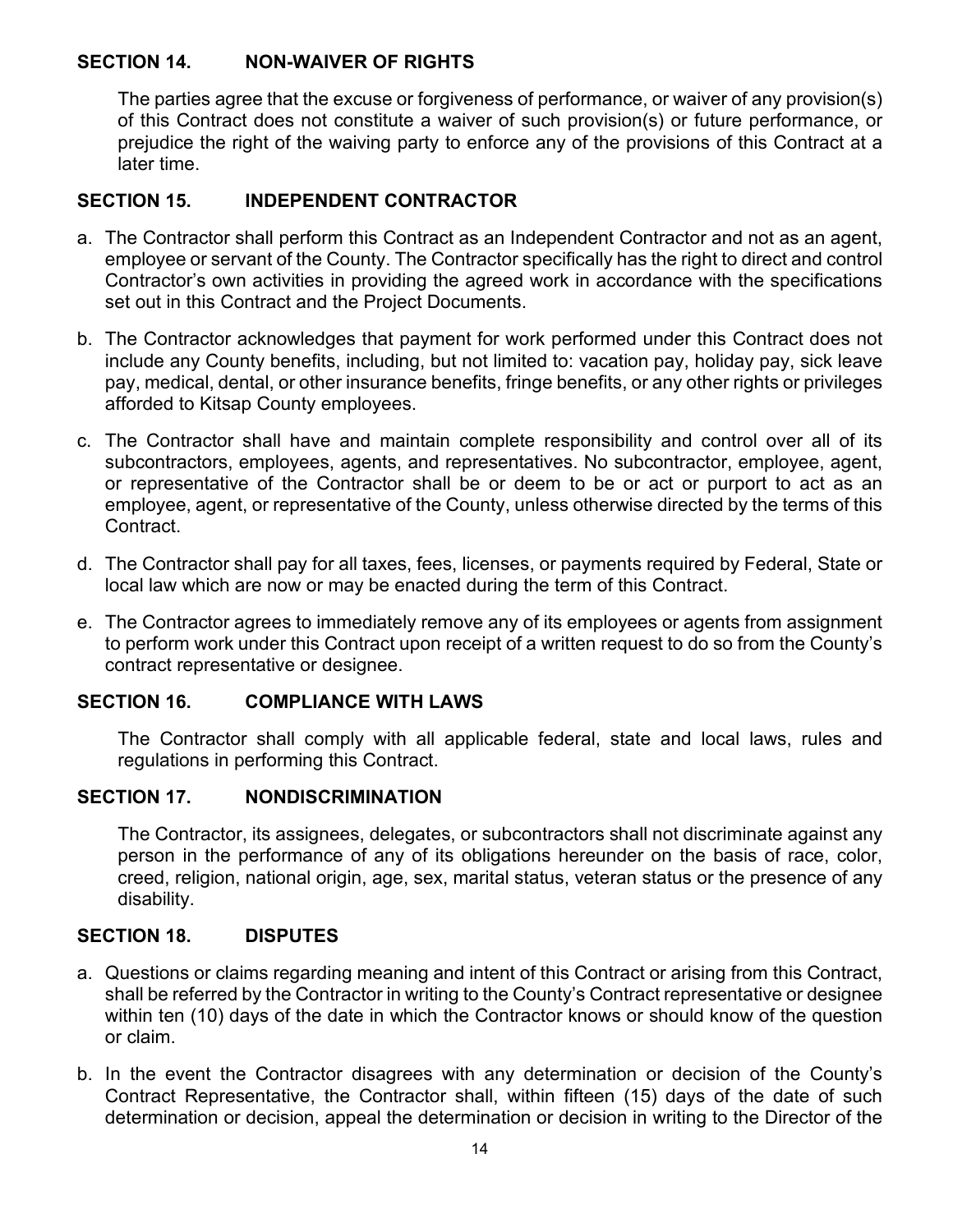department. Such written notice or appeal shall include all documents and other information necessary to substantiate the appeal. The Director will review the appeal and transmit a decision in writing to the Contractor within thirty (30) days from the date of receipt of the appeal. Failure of the Contractor to appeal the decision or determination of the County's Contract Representative within said fifteen (15) day period will constitute a waiver of the Contractor's right to thereafter assert any claim resulting from such determination or decision. Appeal to the Director shall be a condition precedent to litigation hereunder.

- c. Absent agreement to alternative dispute resolution, all claims, counterclaims, disputes and other matters in question between the County and the Contractor that are not resolved between the County's Contract Representative and the Contractor will be decided in the Superior Court of Kitsap County, Washington.
- d. Pending final decision of a dispute hereunder, the Contractor shall proceed diligently with the performance of the Contract and in accordance with the direction of the County's Contract Representative. Failure to comply with the time deadlines set out in this section as to any claim shall operate as a release of that claim and a presumption of prejudice to the County.

## **SECTION 19. CHOICE OF LAW, JURISDICTION, AND VENUE**

- a. This Contract has been and shall be construed as having been made and delivered within the State of Washington, and it is agreed by each party hereto that this Contract shall be governed by the laws of the State of Washington, both as to its interpretation and performance.
- b. Any action at law, suit in equity, or judicial proceeding arising out of this Contract shall be instituted and maintained only in any of the courts of competent jurisdiction in Kitsap County, Washington.

## **SECTION 20. SUCCESSORS AND ASSIGNS**

The County, to the extent permitted by law, and the Contractor each bind themselves, their partners, successors, executors, administrators, and assigns to the other party to this Contract and to the partners, successors, administrators, and assigns of such other party in respect to all covenants to this Contract.

## **SECTION 21. SEVERABILITY**

- a. If a court of competent jurisdiction holds any part, term, or provision of this Contract to be illegal, or invalid in whole or in part, the validity of the remaining provisions shall not be affected, and the parties' rights and obligations shall be construed and enforced as if the Contract did not contain the particular provision held to be invalid.
- b. If it should appear that any provision of this Contract is in conflict with any statutory provision of the State of Washington, said Provision which may conflict therewith shall be deemed inoperative and null and void insofar as it may be in conflict therewith, and shall be deemed modified to conform to such statutory provision.

#### **SECTION 22. ENTIRE AGREEMENT**

The parties agree that this Contract is the complete expression of its terms and conditions. Any oral or written representations or understandings not incorporated in this Contract are specifically excluded.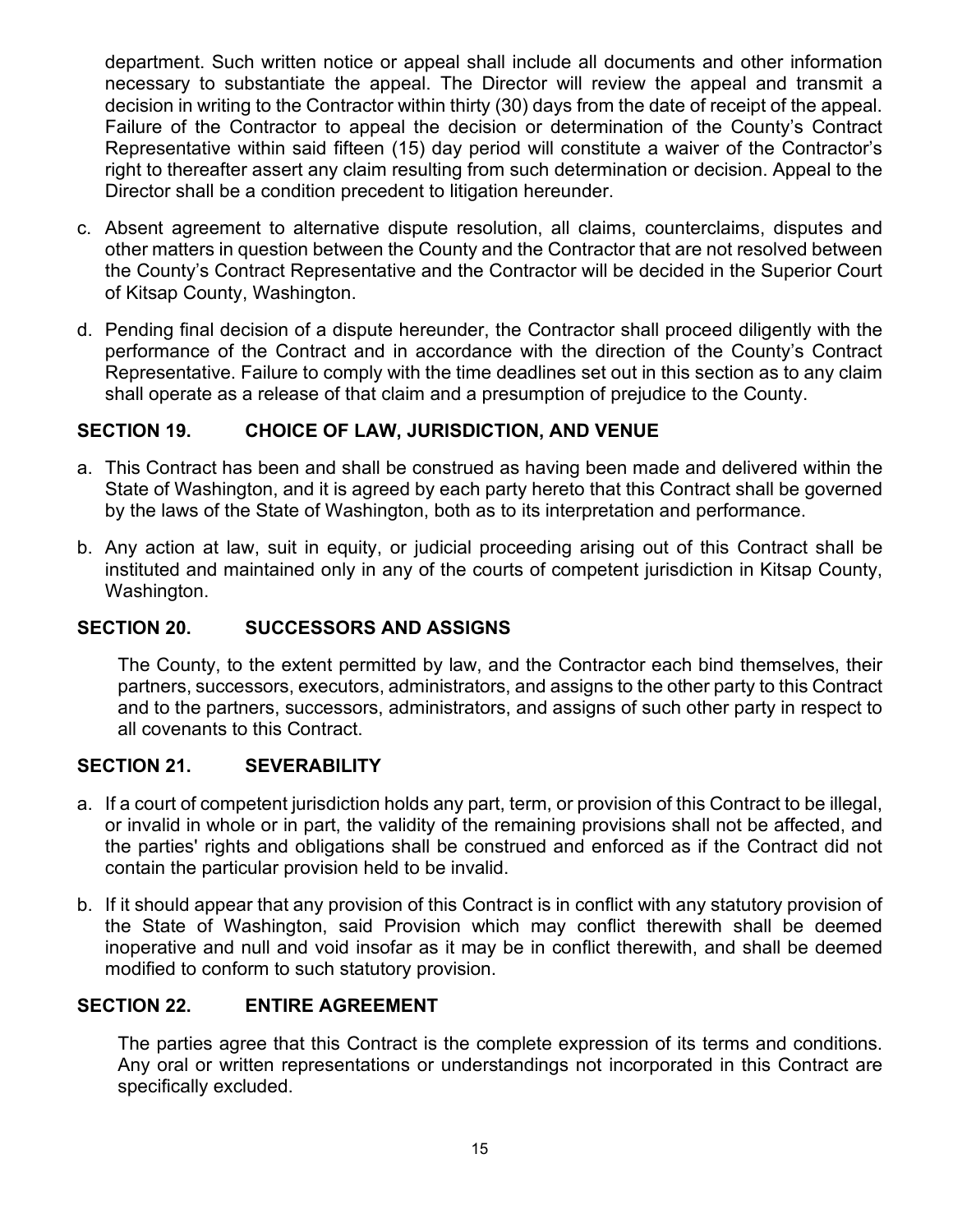#### **SECTION 23. MODIFICATION**

All amendments or modifications shall be in writing, signed by both parties, and attached to this Contract.

#### **SECTION 24. NOTICES**

Any notices shall be effective if personally served upon the other party or if mailed by registered or certified mail, return receipt requested, to the addresses set out in Section 8. Notice may also be given by facsimile with the original to follow by regular mail. Notice shall be deemed to be given three days following the date of mailing or immediately if personally served. For service by facsimile, service shall be effective upon receipt during working hours. If a facsimile is sent after working hours, it shall be effective at the beginning of the next working day.

#### **SECTION 25. INSPECTION**

The County shall have the right (a) to inspect and obtain copies of all written licenses, permits, or approvals issued by any governmental entity or agency to the Contractor, its delegates, or subcontractors, which are applicable to the performance of this Contract; and (b) to inspect all work and materials for conformity with the Contract terms. The Contractor shall be responsible for ensuring the work and materials conform to the Contract terms even if the County conducts an inspection of the same.

This Contract is executed by the persons signing below who warrant that they have the authority to execute the Contract. The parties to this Contract have executed this Contract to take effect as of the date written below.

## **SECTION 26. LIQUIDATED DAMAGES**

## **[OPTIONAL PROVISION TO BE USED AT DEPARTMENT'S DISCRETION ACCORDING TO CONTEXT OF CONTRACT UPON ADVICE OF PROSECUTING ATTORNEY'S OFFICE]**

Upon written notice by the County, liquidated damages at a rate of \$100.00 per working day or any portion thereof will be assessed against the Contractor for late performance or delay in the substantial completion of the work to be performed under this Contract. This provision in no way limits the County's right to seek damages for the Contractor's breach of any other of its obligations under this Contract pursuant to Section 12 of this Contract or to substantial damages for the Contractor's failure to achieve final completion with the time set forth in Section 1.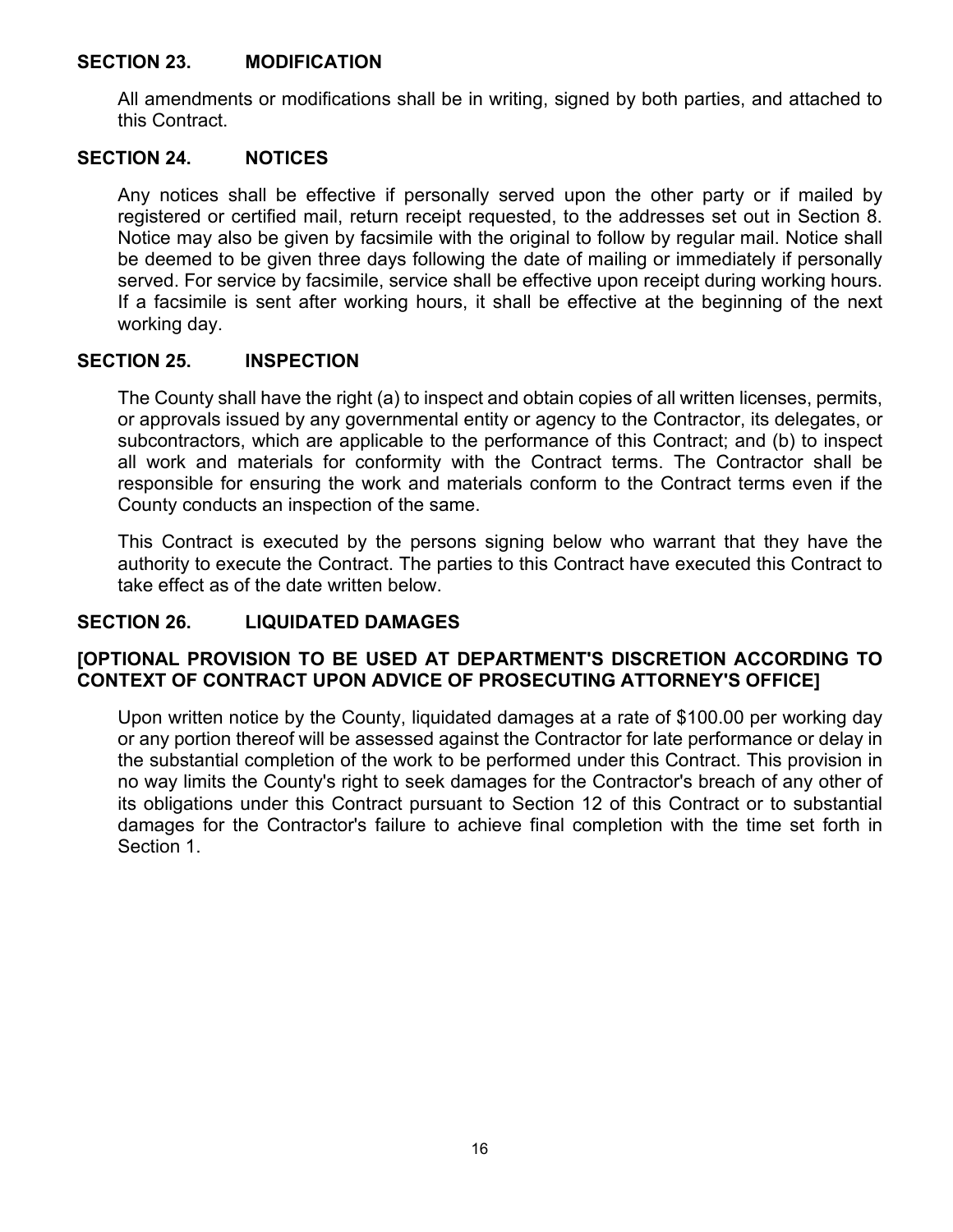| Dated this day of<br>2019 | Dated this day of<br>2019                       |
|---------------------------|-------------------------------------------------|
| <b>CONTRACTOR NAME</b>    | <b>KITSAP COUNTY, WASHINGTON</b>                |
| Signature                 | <b>SIGNATORY NAME</b><br><b>SIGNATORY TITLE</b> |
| <b>Print Name</b>         |                                                 |
| Title                     |                                                 |

# **Approved as to form by the Prosecutor's Office**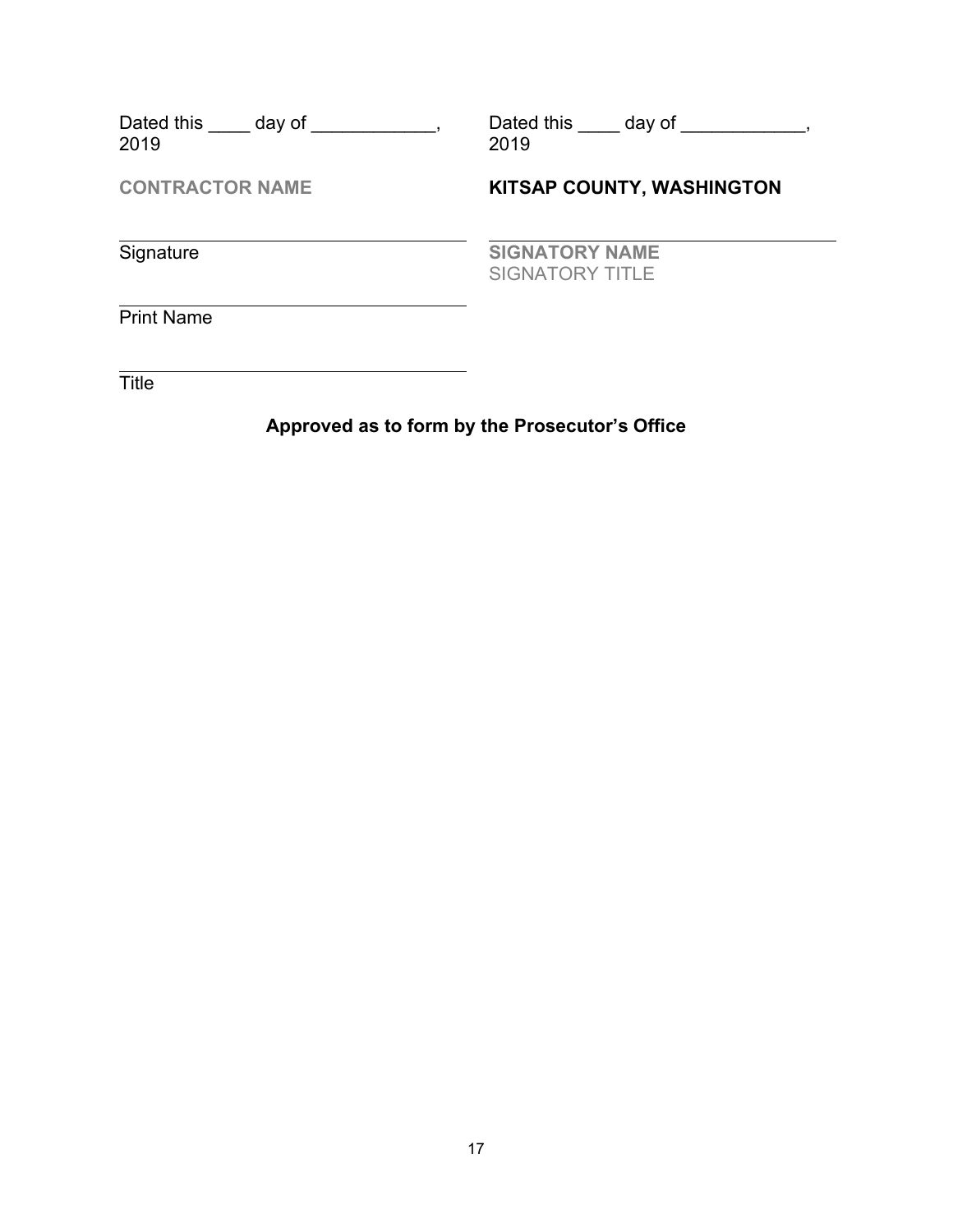## **ATTACHMENT A SCOPE OF WORK**